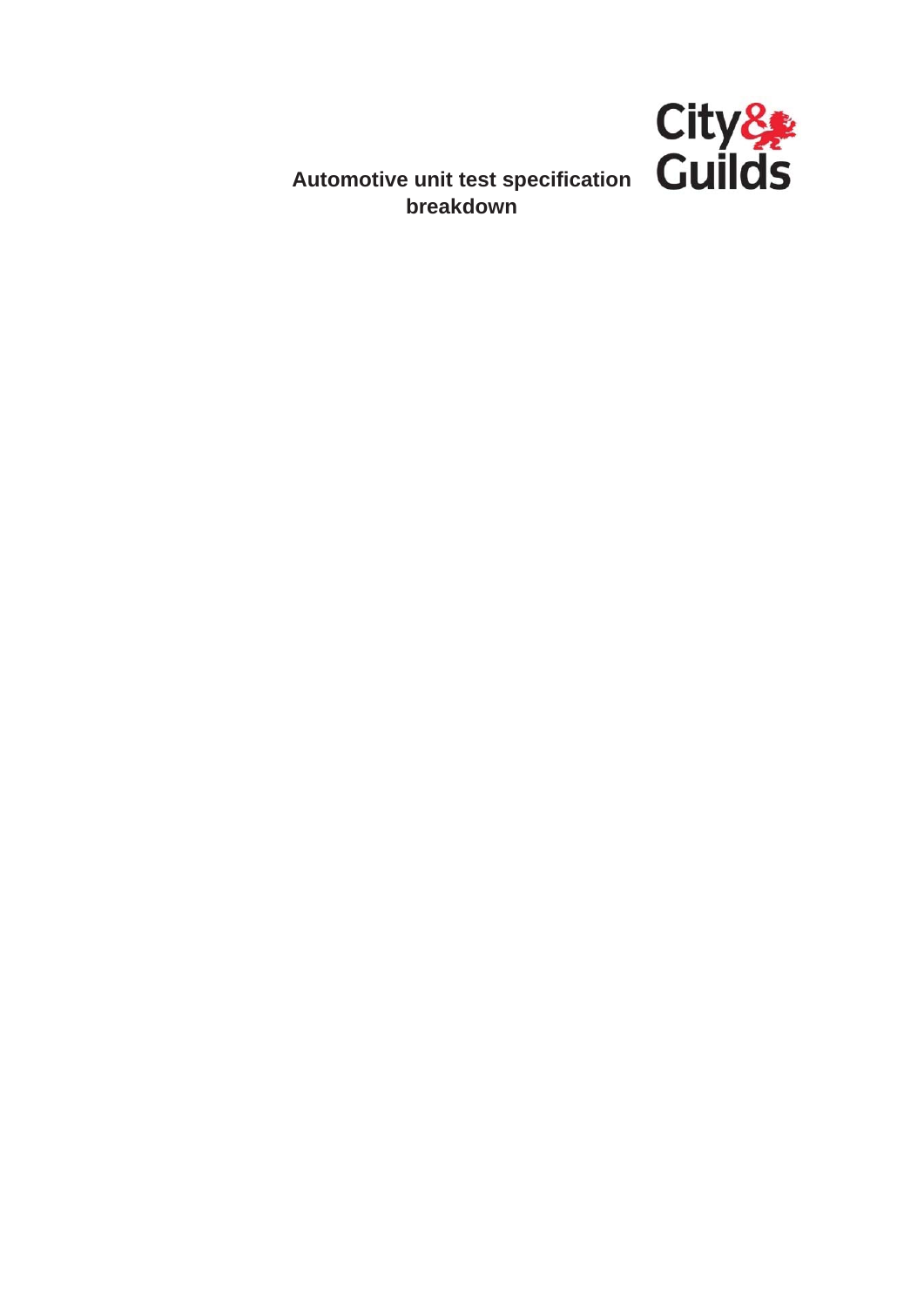**Test :** 4270/4290-151, **Title:** Knowledge of Routine Light Vehicle Maintenance **Duration:** 45 mins **Number of questions:** 25

**Test :** 4271/4291-151, **Title:** Knowledge of Removing and Fitting Basic Motor Mechanical, Electrical and Trim (MET) Components to Vehicles **Duration:** 25 mins **Number of questions:** 15

**Test :** 4271/4291-152, **Title:** Knowledge of Removing and Fitting Non-Permanently Fixed Motor Vehicle Body Panels **Duration:** 25 mins **Number of questions:** 15

**Test :** 4270/4290**-** 152, **Title:** Knowledge of Light Vehicle Engine Mechanical, Lubrication and Cooling System Units and Components **Duration:** 45 mins **Number of questions:** 30

**Test :** 4270/4290-153 **Title:** Knowledge of Removing and Replacing Light Vehicle Electrical Units and Components **Duration:** 45 mins **Number of questions:** 30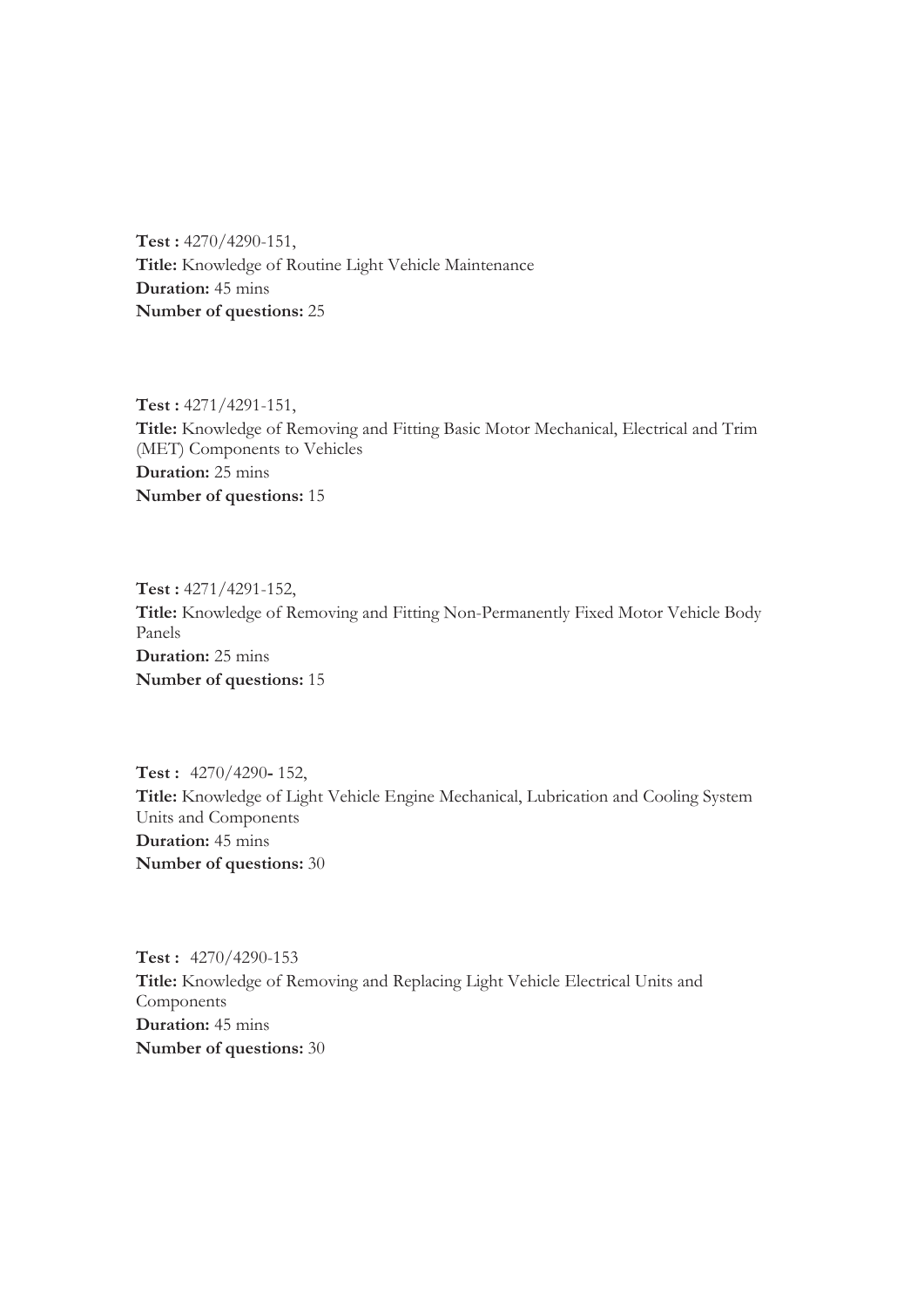**Test :** 4270**/**4290-154 **Title:** Knowledge of Removing and Replacing Light Vehicle Chassis Units and Components **Duration:** 45 mins **Number of questions:** 30

**Test :** 4270**/**4290-155 **Title**: Knowledge of Inspecting Light Vehicles Using Prescribed Methods **Duration:** 45 mins **Number of questions:** 15

**Test :** 4271/4291-155, **Title**: Knowledge of Removing and Replacing Exterior Motor Vehicle Body Panels Including Permanently Fixed components **Duration:** 30 mins **Number of questions:** 20

**Test :** 4271/4291-156, **Title:** Knowledge of Minor Motor Vehicle Exterior Body Panel Repairs **Duration:** 30 mins **Number of questions:** 20

**Test :** 4270/4290-157 **Title:** Knowledge of Diagnosis and Rectification of Light Vehicle Engine Faults **Duration:** 45 mins **Number of questions:** 30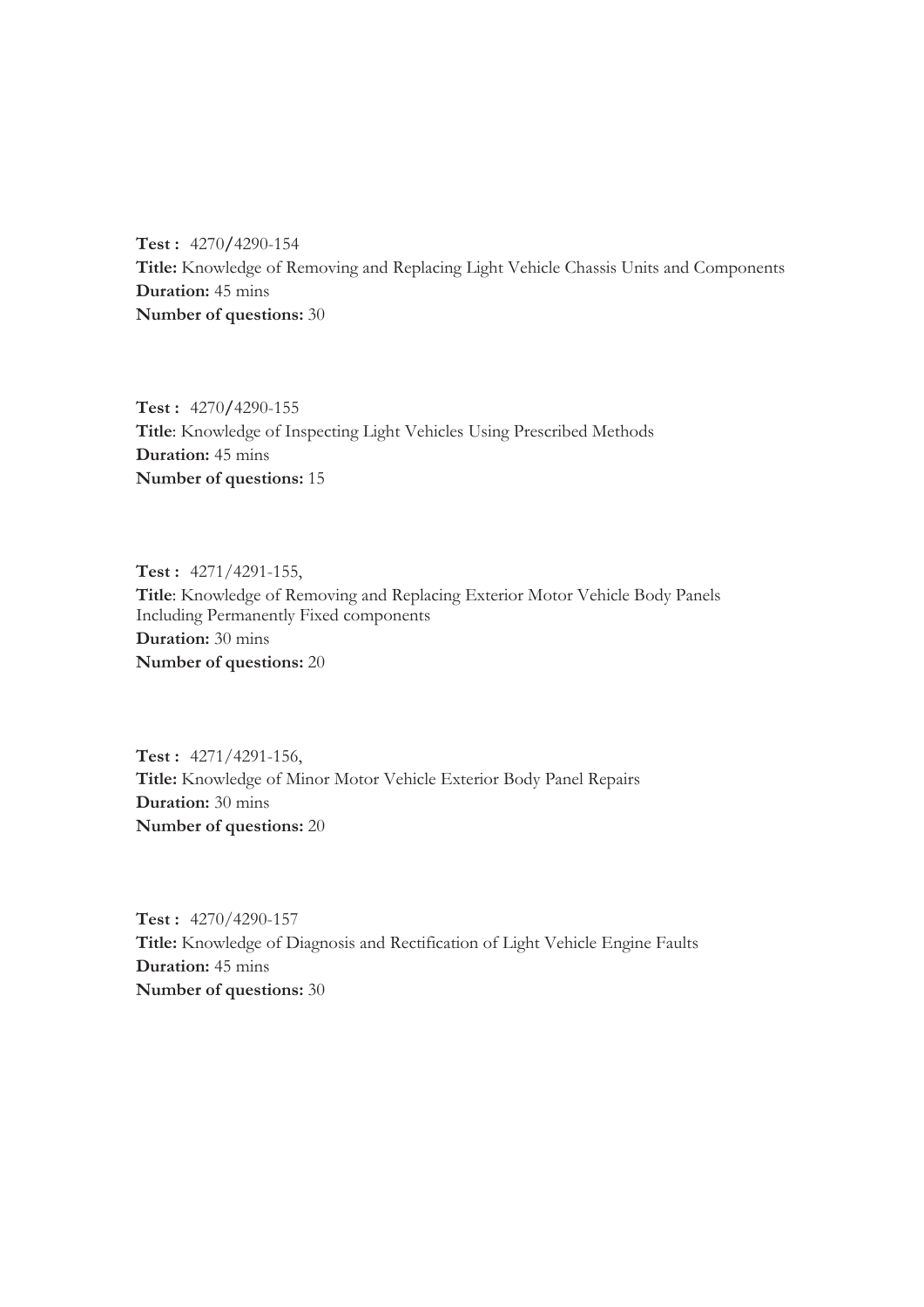**Test :** 4270**/**4290-158 **Title**: Knowledge in Diagnosis and Rectification of Light Vehicle Chassis Faults **Duration:** 45 mins **Number of questions:** 30

**Test :** 4270**/**4290-161 **Title:** Knowledge of Overhauling Light Vehicle Engine Units **Duration:** 30 mins **Number of questions:** 20

**Test :** 4270**/**4290-162 **Title**: Knowledge of Light Vehicle Transmission and Driveline Units and Components **Duration:** 45 mins **Number of questions:** 30

**Test :** 4271/4291-163, **Title**: Knowledge of Removing and Replacing Structural Motor Vehicle Body Panels **Duration:** 45 mins **Number of questions:** 25

**Test 1:** 4270**/**4290-163 **Title**: Knowledge of Diagnosis and Rectification of Light Vehicle Transmission and Driveline Faults **Duration:** 45 mins **Number of questions:** 30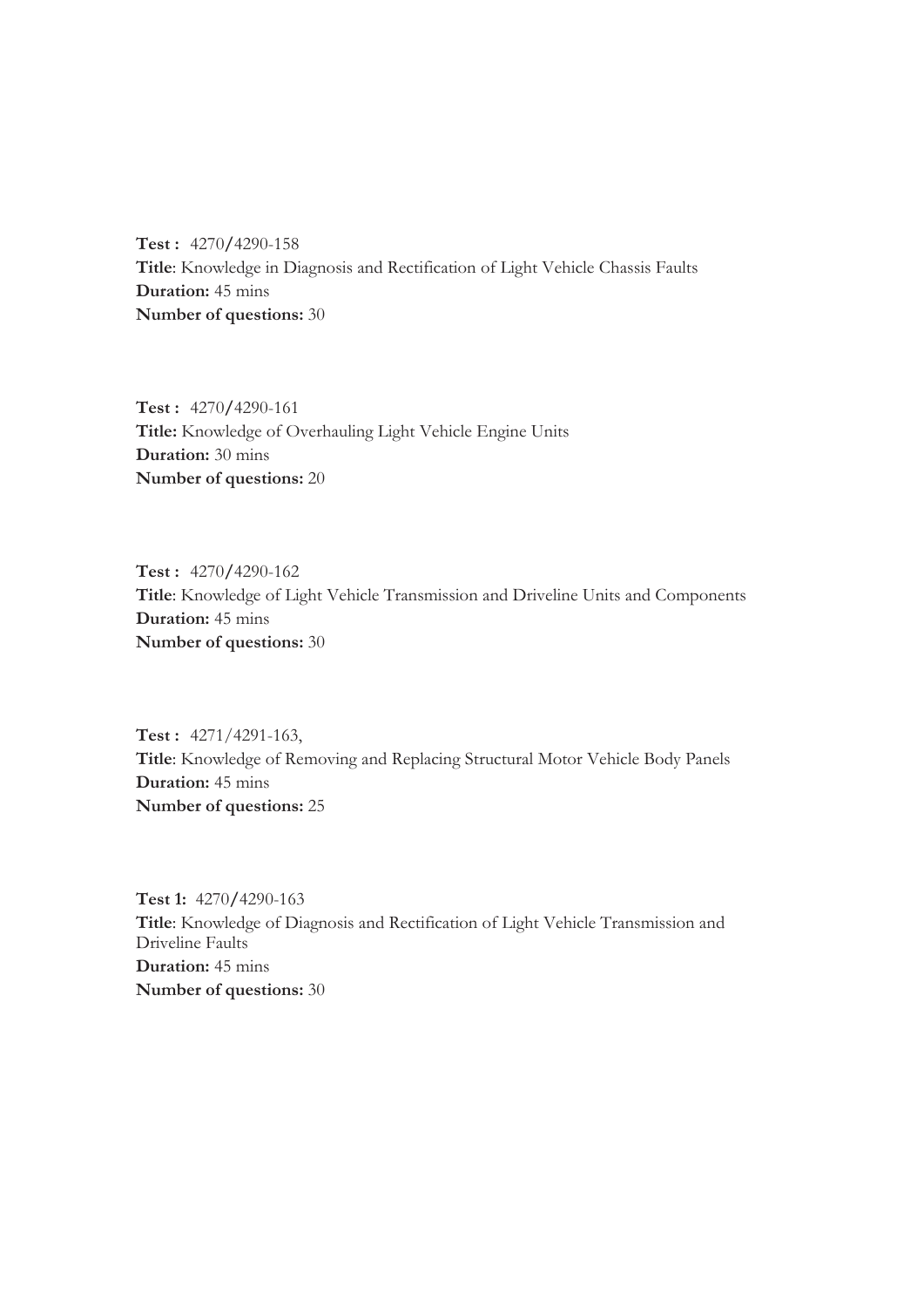**Test :** 4271/4291-164, **Title**: Knowledge of Motor Vehicle Body Panel Major Repairs **Duration:** 45 mins **Number of questions:** 25

**Test :** 4271/4291-167, **Title**: Knowledge of Identifying and Rectifying Motor Vehicle Body Misalignment **Duration:** 25 mins **Number of questions:** 15

**Test :** 4271/4291-169, **Title**: Knowledge of Motor Vehicle Body Metal Active Gas (MAG) Welding Techniques **Duration:** 25 mins **Number of questions:** 15

**Test :** 4271/4291-170, **Title**: Knowledge of Motor Vehicle Body Resistance Spot Welding Operations **Duration:** 25 mins **Number of questions:** 15

**Test 1:** 4270**-**4290-171 **Title**: Knowledge of Overhauling Light Vehicle Transmission Units **Duration:** 30 mins **Number of questions:** 20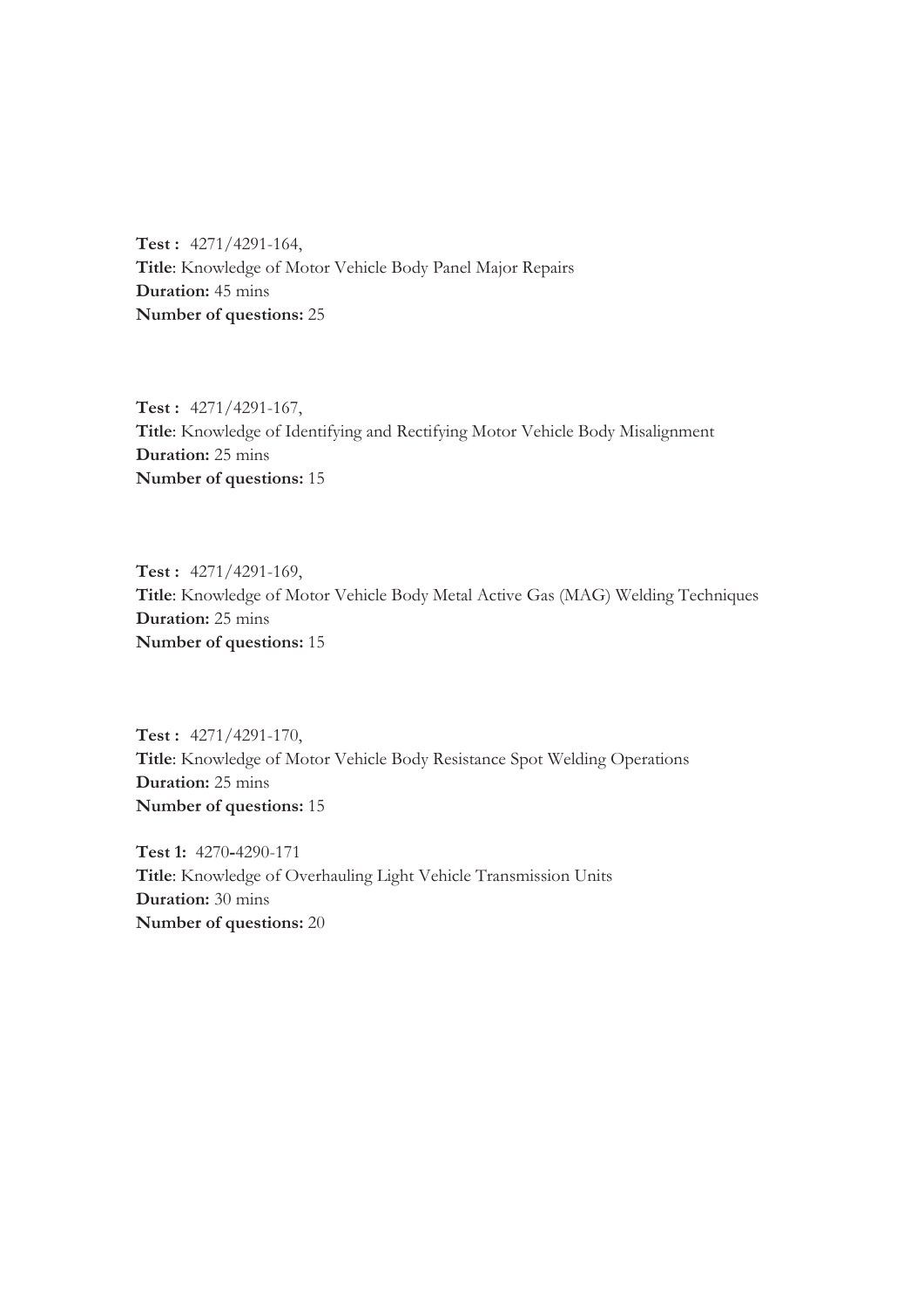**Test :** 4271/4291-171 **Title**: Knowledge of Motor Vehicle Body Metal Inert Gas (MIG) Brazing Operations **Duration:** 25 mins **Number of questions:** 15

**Test :** 4271/4291-172, **Title**: Knowledge of Motor Vehicle Body Aluminium Metal Inert Gas (MIG) Welding Operations **Duration:** 45 mins **Number of questions:** 15

**Test :** 4270/4290-172, **Title**: Knowledge of Light Vehicle Fuel, Ignition, Air and Exhaust System Units and Components **Duration:** 45 mins **Number of questions:** 30

**Test :** 4271/4291-173, **Title**: Knowledge of Motor Vehicle Body Tungsten Inert Gas (TIG) Welding Operations **Duration:** 25 mins **Number of questions:** 15

**Test :** 4271/4291-174, **Title**: Knowledge of Motor Vehicle Body Mechanical Fastening Operations **Duration:** 25 mins **Number of questions:** 15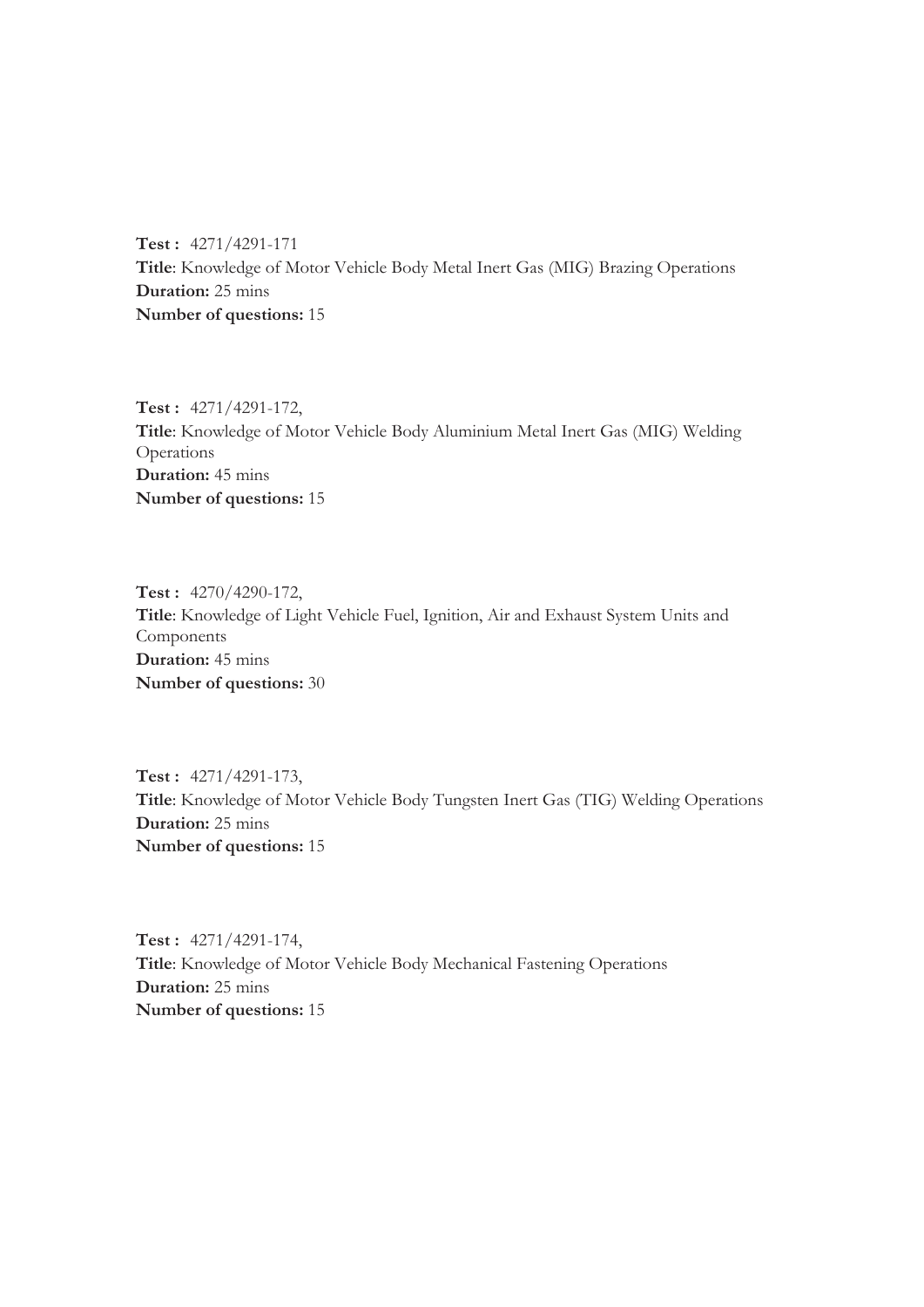**Test :** 4271/4291-175, **Title**: Knowledge of Motor Vehicle Body Adhesive Bonding Operations **Duration:** 25 mins **Number of questions:** 15

**Test :** 4271/4291-176, **Title**: Knowledge of Motor Vehicle Construction and Materials **Duration:** 30 mins **Number of questions:** 20

**Test :** 4270**/**4290-181 **Title**: Knowledge of Overhauling Light Vehicle Steering and Suspension Units **Duration:** 30 mins **Number of questions:** 20

**Test :** 4271/4291-251, **Title:** Knowledge of Tools and Equipment Used in Vehicle Refinishing **Duration:** 25 mins **Number of questions:** 15

**Test 1:** 4270**/**4290-251 **Title**: Knowledge of Conducting Routine Heavy Vehicle Maintenance **Duration:** 45 mins **Number of questions:** 25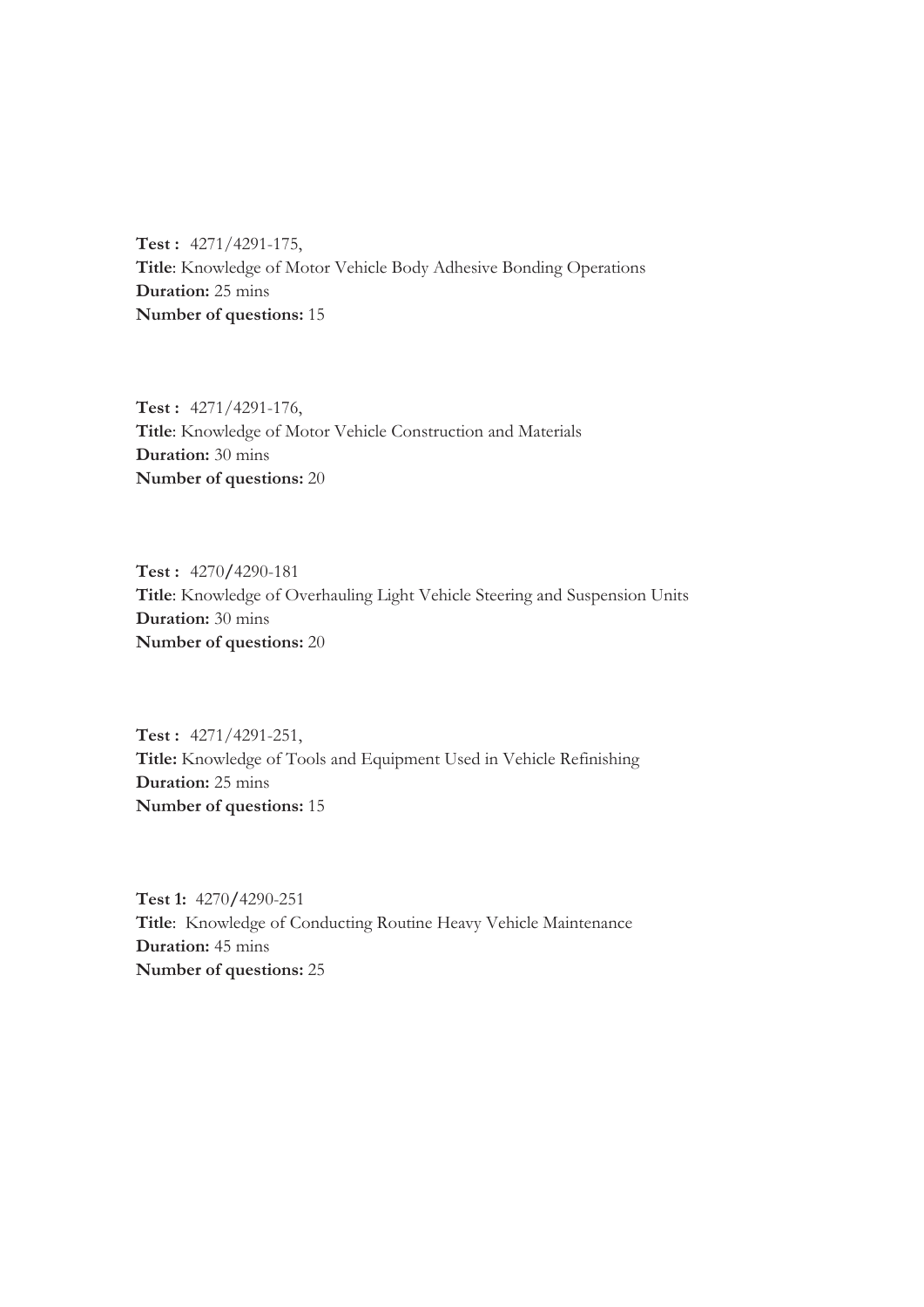**Test :** 4271/4291-252, **Title**: Knowledge of Applying Fillers and Foundation Materials **Duration:** 25 mins **Number of questions:** 15

**Test 1:** 4270**/**4290-252 **Title:** Knowledge of Heavy Vehicle Engine Mechanical, Lubrication and Cooling System Units and Components **Duration:** 45 mins **Number of questions:** 25

**Test 1:** 4270**/**4290-253 **Title:** Knowledge of Heavy Vehicle Electrical Units and Components **Duration:** 45 mins **Number of questions:** 25

**Test :** 4271/4291-253, **Title:** Knowledge of Working with Plastic Materials and Components **Duration:** 25 mins **Number of questions:** 15

**Test 1:** 4270**/**4290-254 **Title:** Knowledge of Heavy Vehicle Chassis Units and Components **Duration:** 45 mins **Number of questions:** 25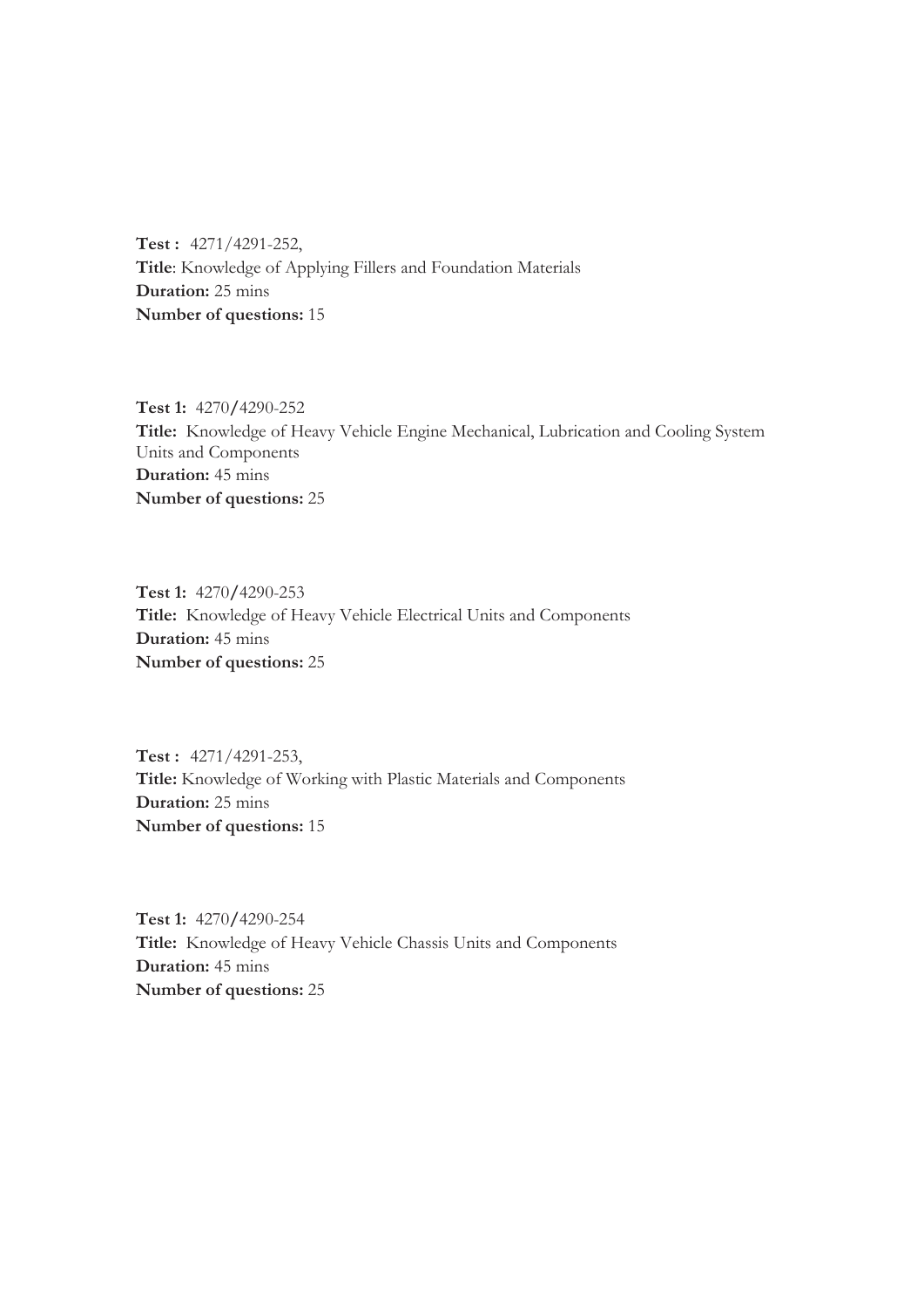**Test :** 4271/4291-254, **Title**: Knowledge of Preparing Metal and Pre-Painted Surfaces **Duration:** 25 mins **Number of questions:** 15

**Test :** 4270/4290-255 **Title:** Knowledge of Inspecting Heavy Vehicles **Duration:** 45 mins **Number of questions:** 15

**Test :** 4271/4291-256, **Title:** Knowledge of Repairing Minor Paint Defects **Duration:** 25 mins **Number of questions:** 15

**Test :** 4270**/**4290-257 **Title:** Knowledge of Diagnosis and Rectification of Heavy Vehicle Engine Faults **Duration:** 40 mins **Number of questions:** 25

**Test :** 4271/4291-257, **Title**: Establishing Paint Defects **Duration:** 25 mins **Number of questions:** 15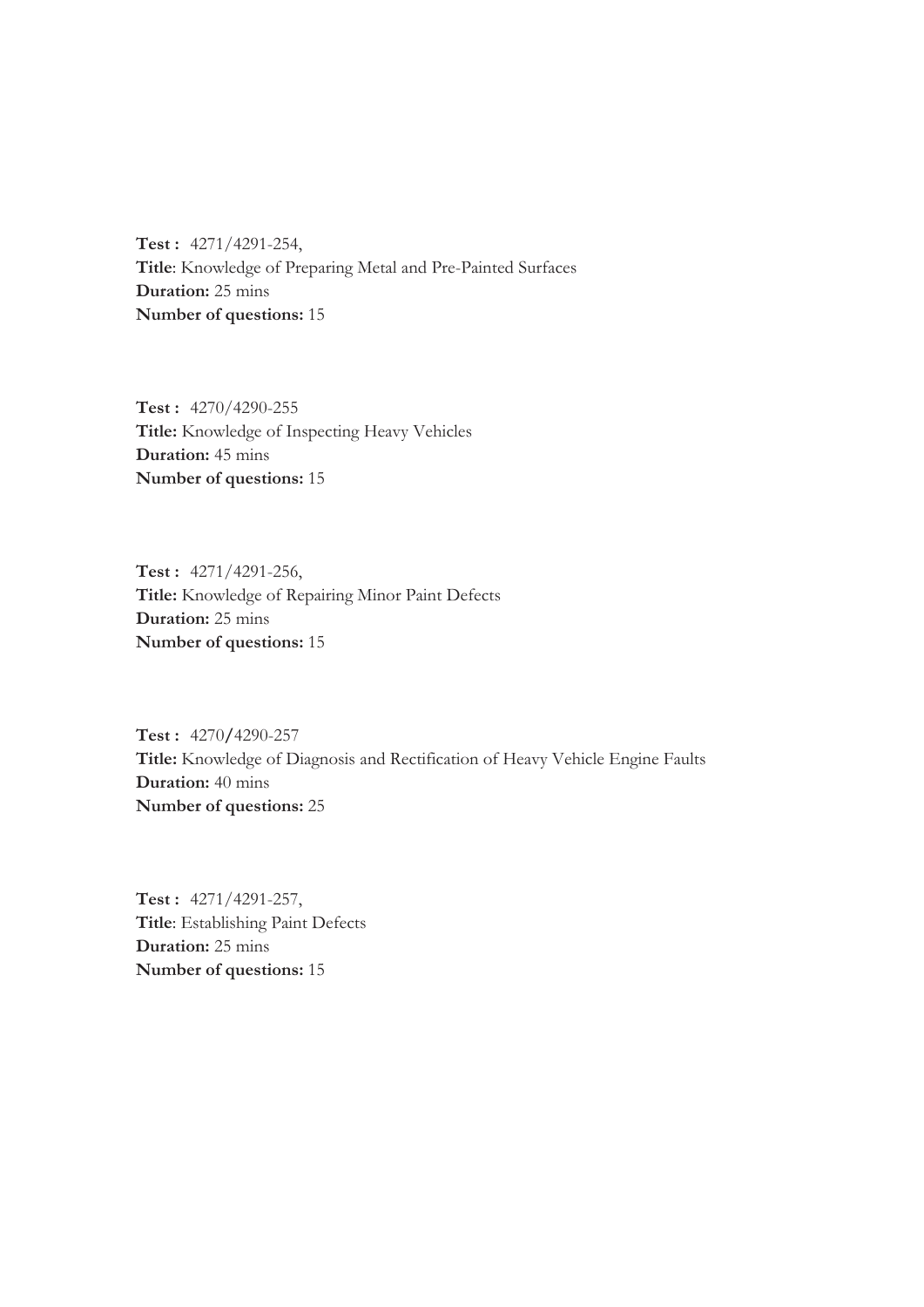**Test :** 4270**/**4290-258 **Title:** Knowledge of Diagnosis and Rectification of Heavy Vehicle Chassis Faults **Duration:** 40 mins **Number of questions:** 25

**Test 1:** 4271/4291-259 **Title**: Knowledge of Applying Topcoats and Completing Refinishing Operations **Duration:** 25 mins **Number of questions**: 15

**Test 1:** 4270**/**4290-261 **Title:** Knowledge of Overhauling Heavy Vehicle Engine Units **Duration:** 30 mins **Number of questions:** 15

**Test 1:** 4270**/**4290-262 **Title:** Knowledge of Heavy Vehicle Transmission and Driveline Units **Duration:** 45 mins **Number of questions:** 30

**Test 1:** 4271/4291-263 **Title**: Knowledge of Vehicle Colour Matching **Duration:** 25 mins **Number of questions:** 15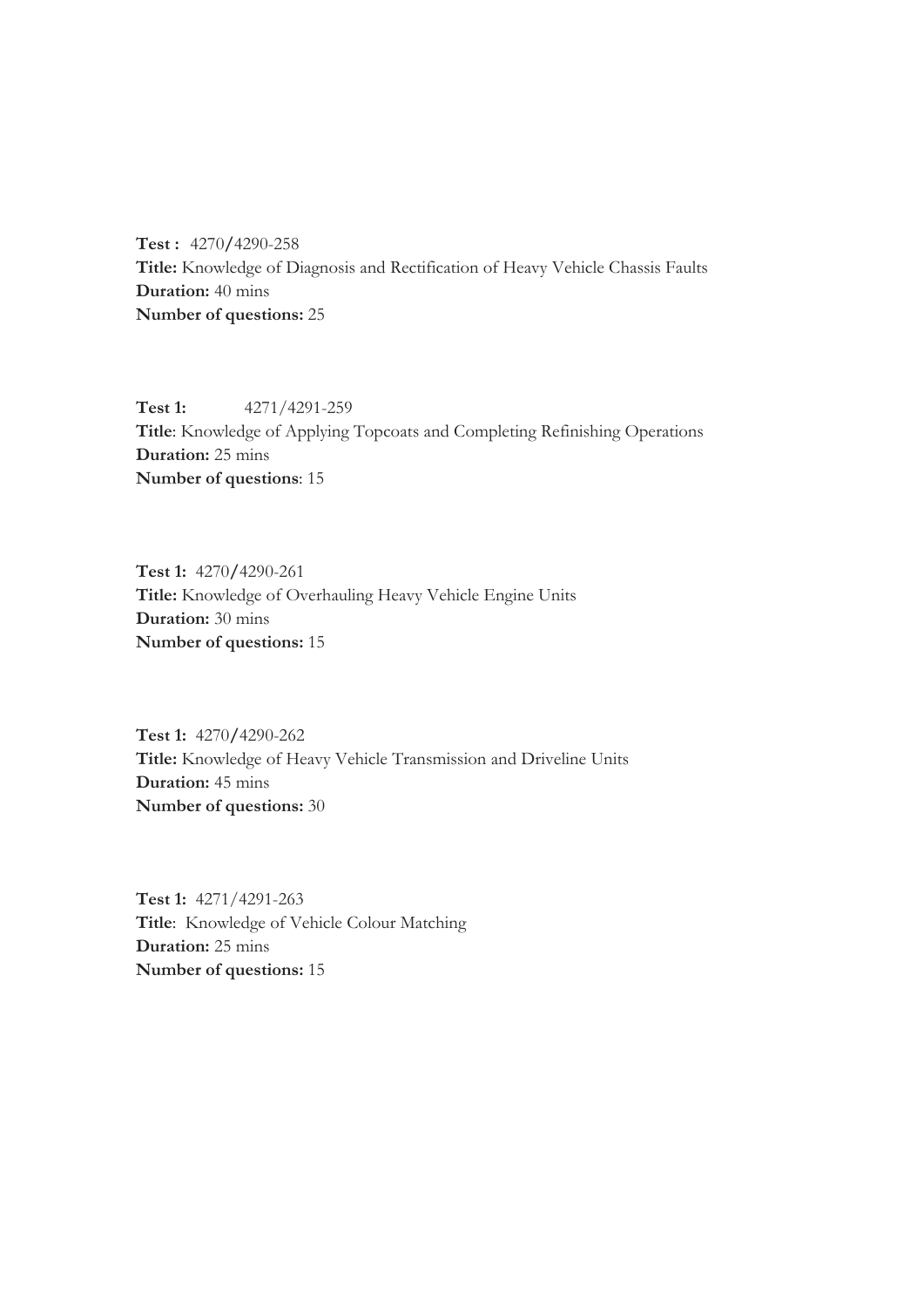**Test 1:** 4270**/**4290-263 **Title:** Knowledge of Diagnosis and Rectification of Heavy Vehicle Transmission and Driveline Faults **Duration:** 45 mins **Number of questions:** 25

**Test :** 4270**/**4290-271 **Title**: Knowledge of Overhauling Heavy Vehicle Transmission Units **Duration:** 45 mins **Number of questions:** 15

**Test :** 4270**/**4290-272, **Title**: Knowledge of Heavy Vehicle Fuel, Air Supply and Exhaust System Units and Components **Duration:** 40 mins **Number of questions:** 25

**Test :** 4270**/**4290-281 **Title**: Knowledge of Overhauling Heavy Vehicle Steering and Suspension Units **Duration:** 45 mins **Number of questions:** 15

**Test :** 4270/4290-351 **Title**: Knowledge of Routine Motorcycle Maintenance **Duration:** 30 mins **Number of questions:** 20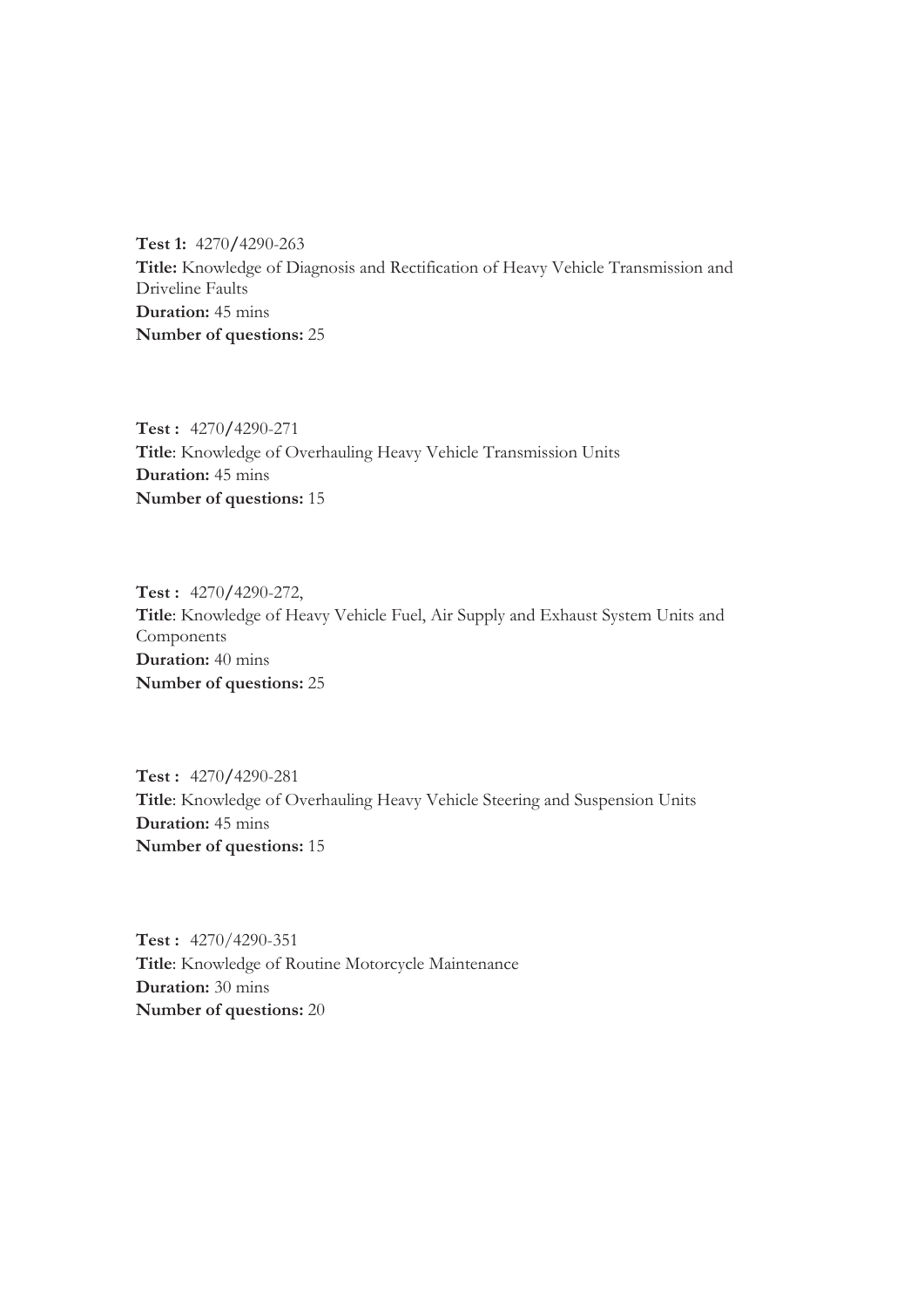**Test :** 4271/4291-351 **Title**: Knowledge of Removing and Fitting Vehicle Mechanical Components **Duration:** 25 mins **Number of questions:** 15

**Test 1:** 4270/4290-352 **Title**: Knowledge of Motorcycle Internal Engine Systems **Duration:** 60 mins **Number of questions:** 40

**Test :** 4271/4291-352 **Title**: Knowledge of Removing and Fitting Electrical Components **Duration:** 25 mins **Number of questions:** 15

**Test :** 4270/4290-353, **Title:** Knowledge of Removing and Replacing Motorcycle Electrical Units and Components **Duration:** 45 mins **Number of questions:** 30

**Test :** 4271/4291-353 **Title**: Knowledge of Removing and Fitting Trim Components **Duration:** 25 mins **Number of questions:** 15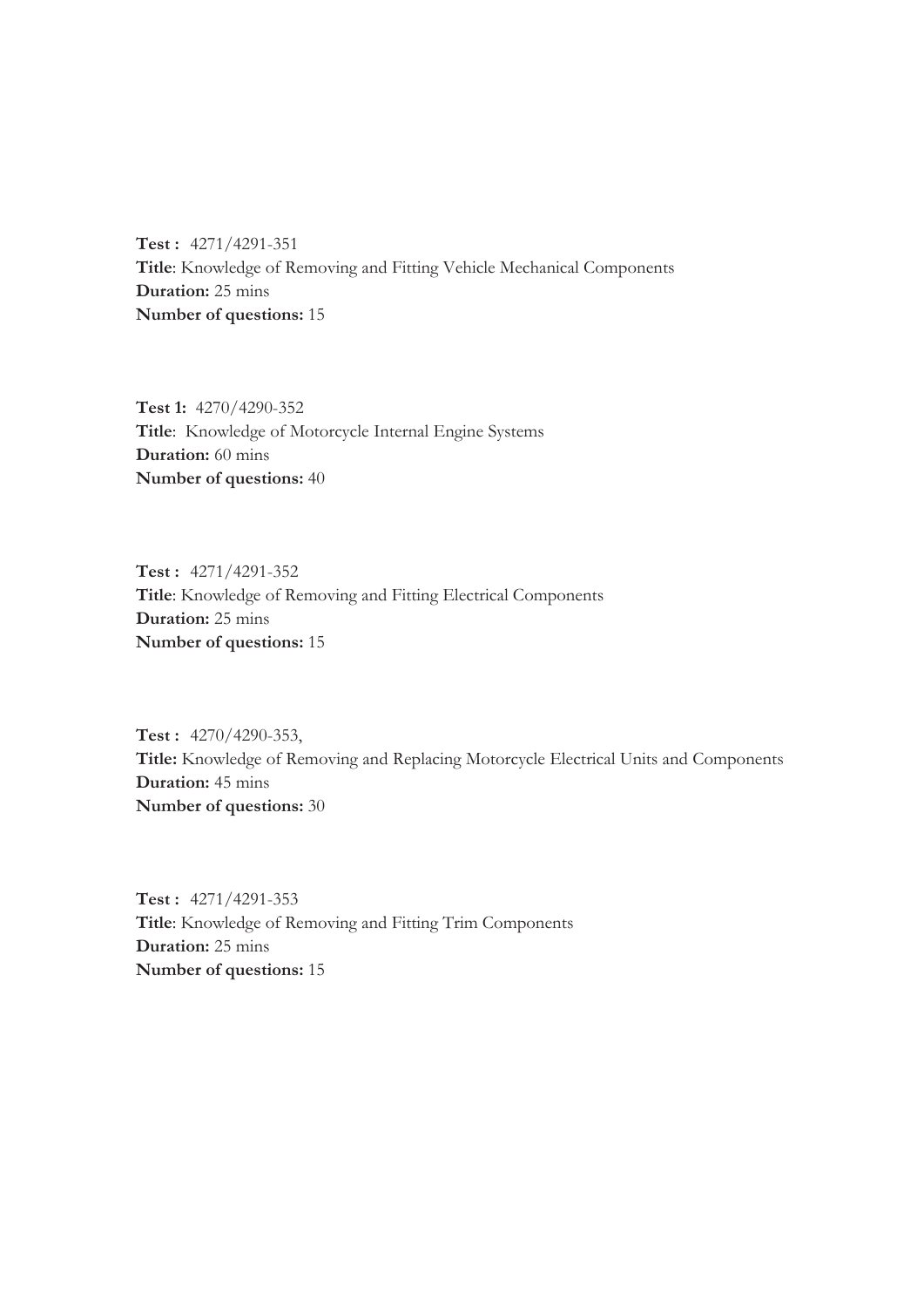**Test :** 4270/4290-354, **Title**: Knowledge of Removing and Replacing Motorcycle Chassis Units and Components **Duration:** 45 mins **Number of questions**: 30

**Test :** 4271/4291-354 **Title:** Knowledge of Removing and Fitting Electronically Controlled Vehicle Mechanical Components **Duration:** 25 mins **Number of questions:** 15

**Test :** 4270/4290-355 **Title**: Knowledge of Motorcycle Preparation and Inspection **Duration:** 25 mins **Number of questions:** 15

**Test :** 4271/4291-355 **Title**: Knowledge of Removing and Fitting Electronically Controlled Vehicle Mechanical Components **Duration:** 25 mins **Number of questions:** 15

**Test :** 4271/4291-356 **Title**: Knowledge of Removing, Refurbishing and Fitting Trim Components **Duration:** 25 mins **Number of questions:** 15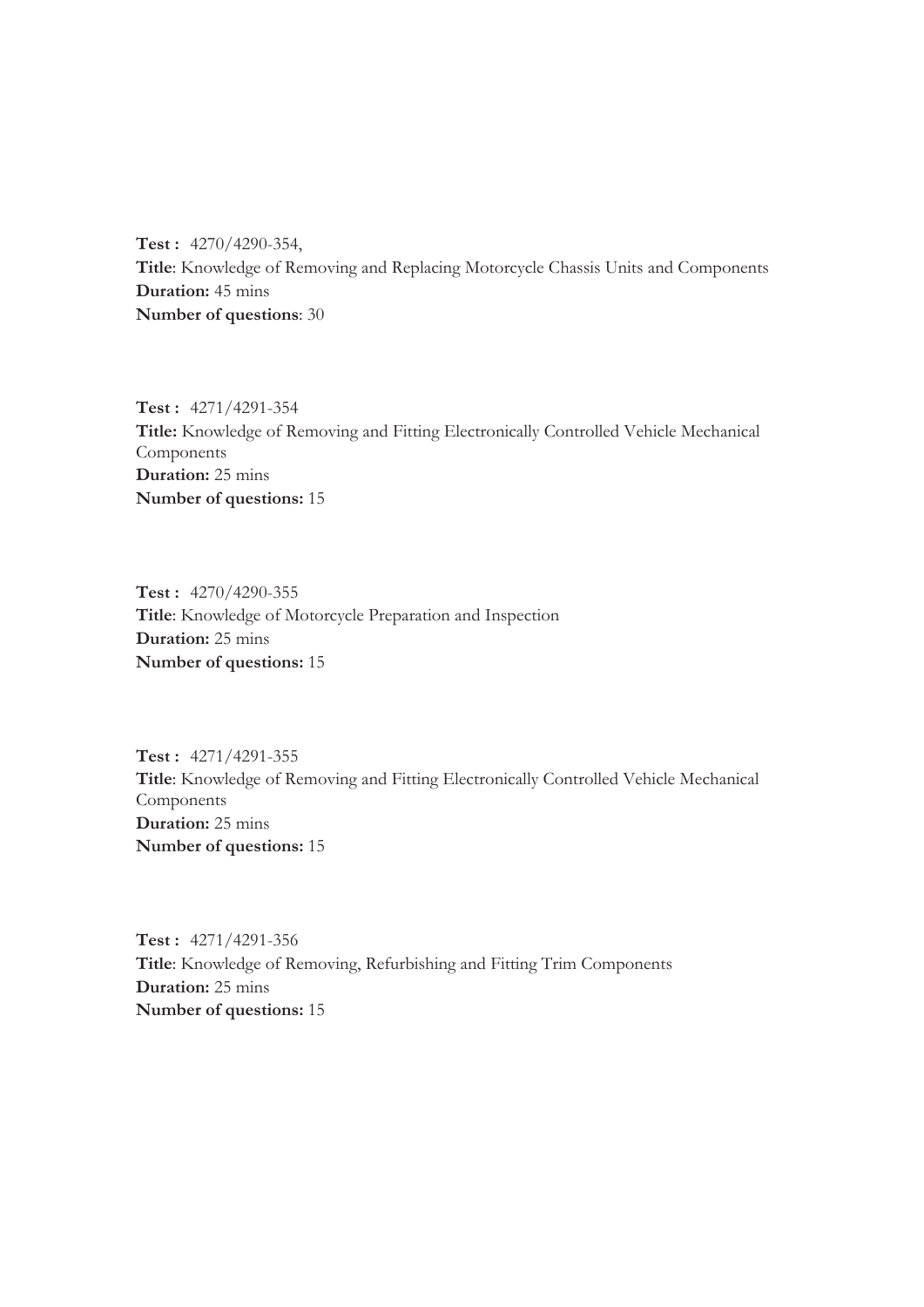**Test :** 4270/4290-357 **Title:** Knowledge of Diagnosis and Rectification of Motorcycle Engine Faults **Duration:** 40 mins **Number of questions:** 25

**Test :** 4270/4290-358 **Title:** Knowledge of Diagnosis and Rectification of Motorcycle Chassis Faults **Duration:** 30 mins **Number of questions:** 20

**Test :** 4270/4290-362 **Title**: Knowledge of Diagnosis and Rectification of Motorcycle Transmission and Driveline Faults **Duration:** 40 mins **Number of questions:** 25

**Test :** 4270/4290-372, **Title**: Knowledge of Motorcycle Fuel, Ignition, Air and Exhaust System Units and Components **Duration:** 45 mins **Number of questions:** 30

**Test :** 4270/4290-451 **Title**: Knowledge of Locating and Correcting Simple Electrical Faults in the Automotive Workplace **Duration:** 25 mins **Number of questions:** 15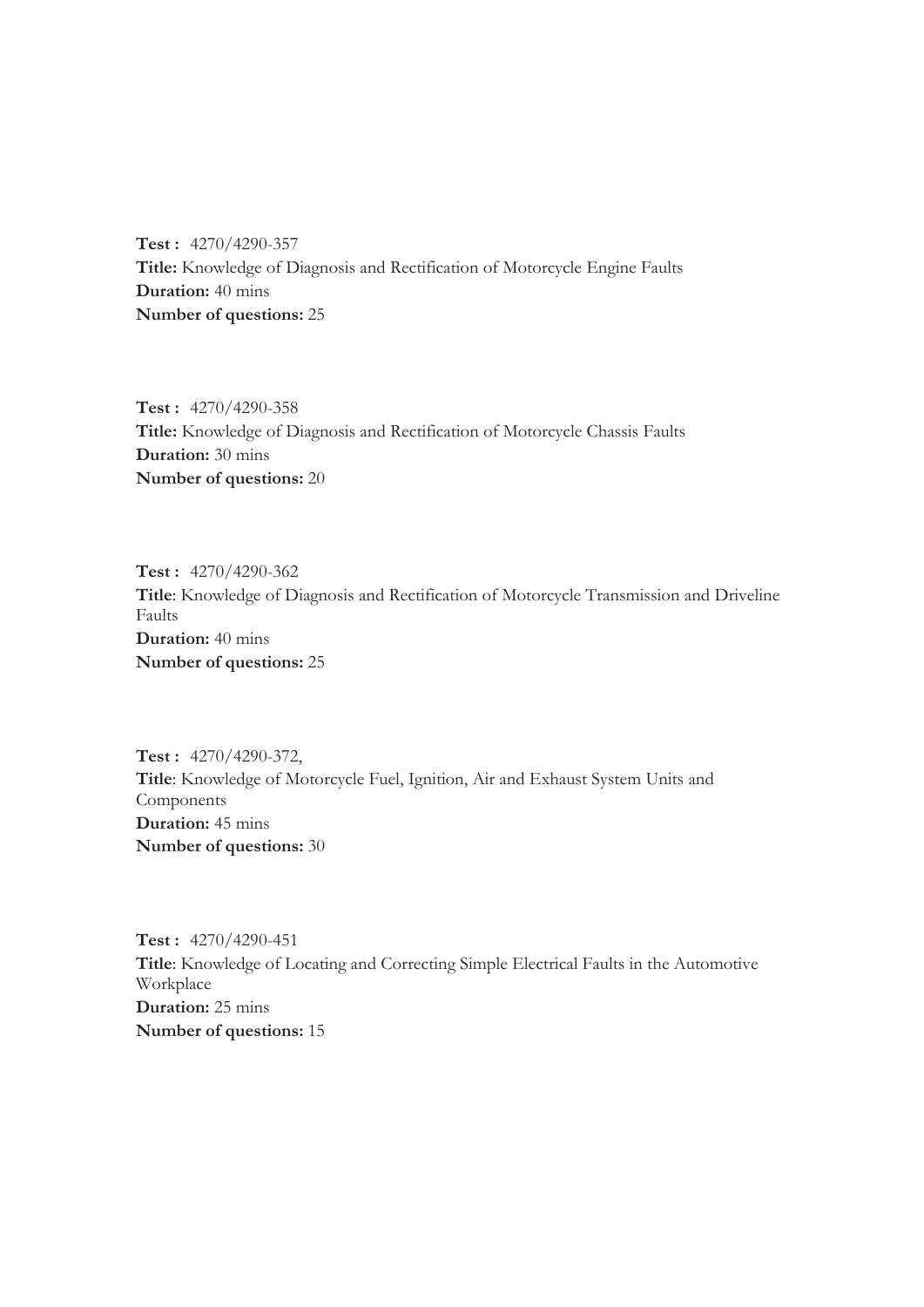**Test :** 4270/4290-452, **Title:** Knowledge in Enhancing Vehicle Electrical Systems **Duration:** 25 mins **Number of questions:** 15

**Test :** 4270/4290-453, **Title**: Knowledge of Overhauling Electrical Units **Duration:** 30 mins **Number of questions:** 20

**Test :** 4270/4290-454, **Title**: Knowledge of Diagnosis and Rectification of Engine Electrical Faults **Duration:** 25 mins **Number of questions:** 15

**Test :** 4270/4290-455, **Title:** Knowledge of Diagnosis and Rectification of Transmission and Chassis Electrical Faults **Duration:** 25 mins **Number of questions:** 15

**Test :** 4270/4290-456, **Title**: Knowledge of Diagnosis and Rectification of Automotive Auxiliary Electrical Faults **Duration:** 40 mins **Number of questions:** 25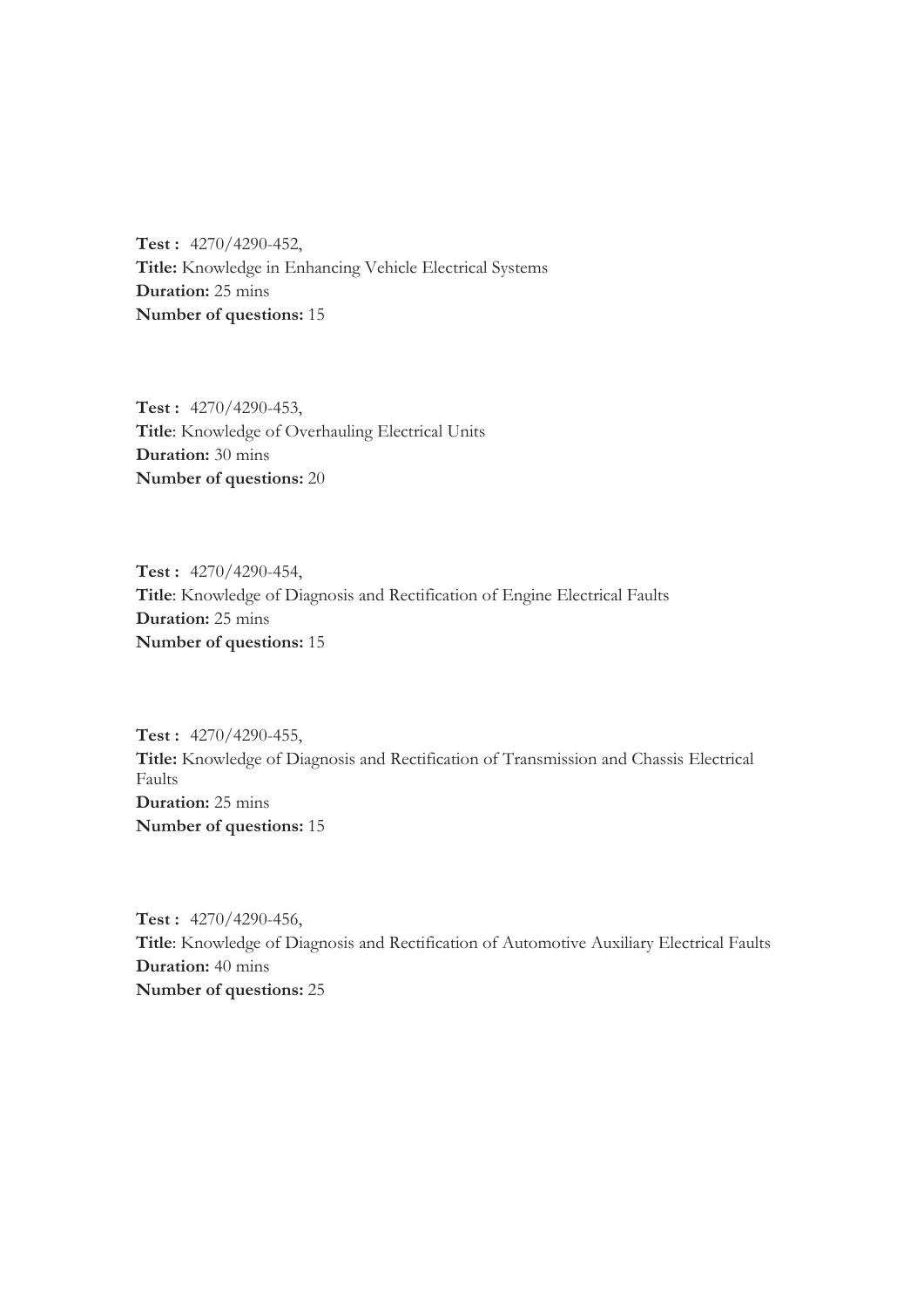**Test :** 4270/4290-457, **Title**: Knowledge of Auxiliary Locks and Security Devices (Electrical & Mechanical) **Duration:** 25 mins **Number of questions:** 15

**Test :** 4270/4290-458, **Title**: Knowledge of Inspecting Vehicles Using Prescribed Methods **Duration:** 25 mins **Number of questions:** 15

**Test :** 4270/4290-459, **Title**: Knowledge of the Suitability, Installation and Configuration of Vehicle Electrical Enhancements and Electrical Security **Duration:** 25 mins **Number of questions**: 15

**Test :** 4270/4290-460, **Title**: Knowledge of Conducting Vehicle Enhancement and Installation Consultations with Customers in the Motor Vehicle Environment **Duration:** 25 mins **Number of questions:** 15

**Test :** 4270/4290-486, **Title**: Knowledge of Diagnosis and Rectification of Motorcycle Electrical Faults **Duration:** 30 mins **Number of questions:** 20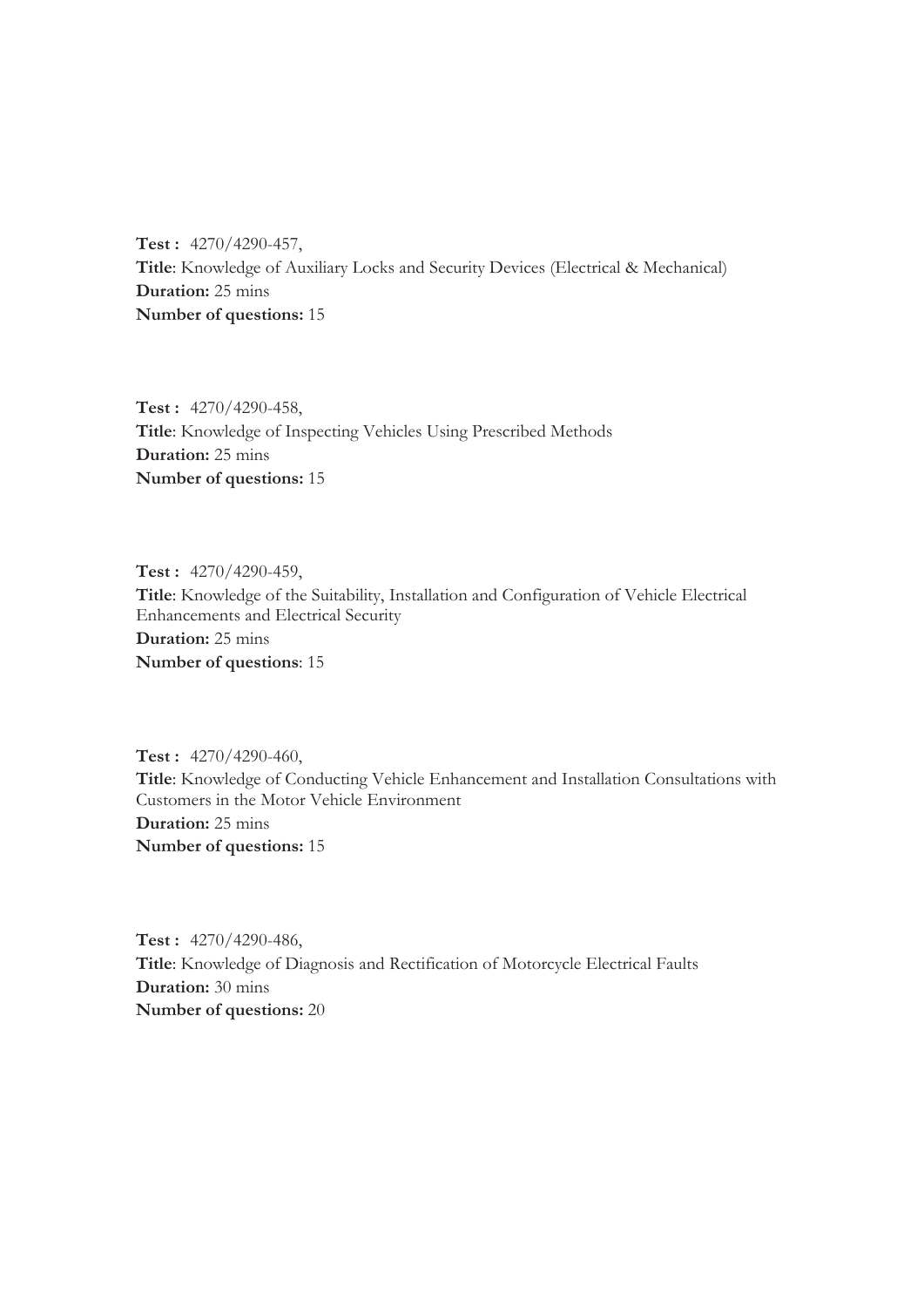**Test :** 4270/4290-551, **Title**: Knowledge in Inspection, Repair and Replacement of Standard Light Vehicle Tyres **Duration:** 30 mins **Number of questions:** 20

**Test :** 4270/4290-552, **Title:** Knowledge of Inspection, Repair and Replacement of High Performance Light Vehicle Tyres **Duration:** 30 mins **Number of questions:** 20

**Test :** 4270/4290-553, **Title:** Knowledge of Inspection, Repair and Replacement of Commercial Vehicle Tyres **Duration:** 30 mins **Number of questions**: 20

**Test :** 4270-554, **Title:** Knowledge of Inspection, Repair and Replacement of Motorcycle Tyres **Duration:** 40 mins **Number of questions:** 25

**Test :** 4270-555, **Title:** Knowledge of Inspection, Repair and Replacement of Plant Equipment Tyres **Duration:** 30 mins **Number of questions:** 20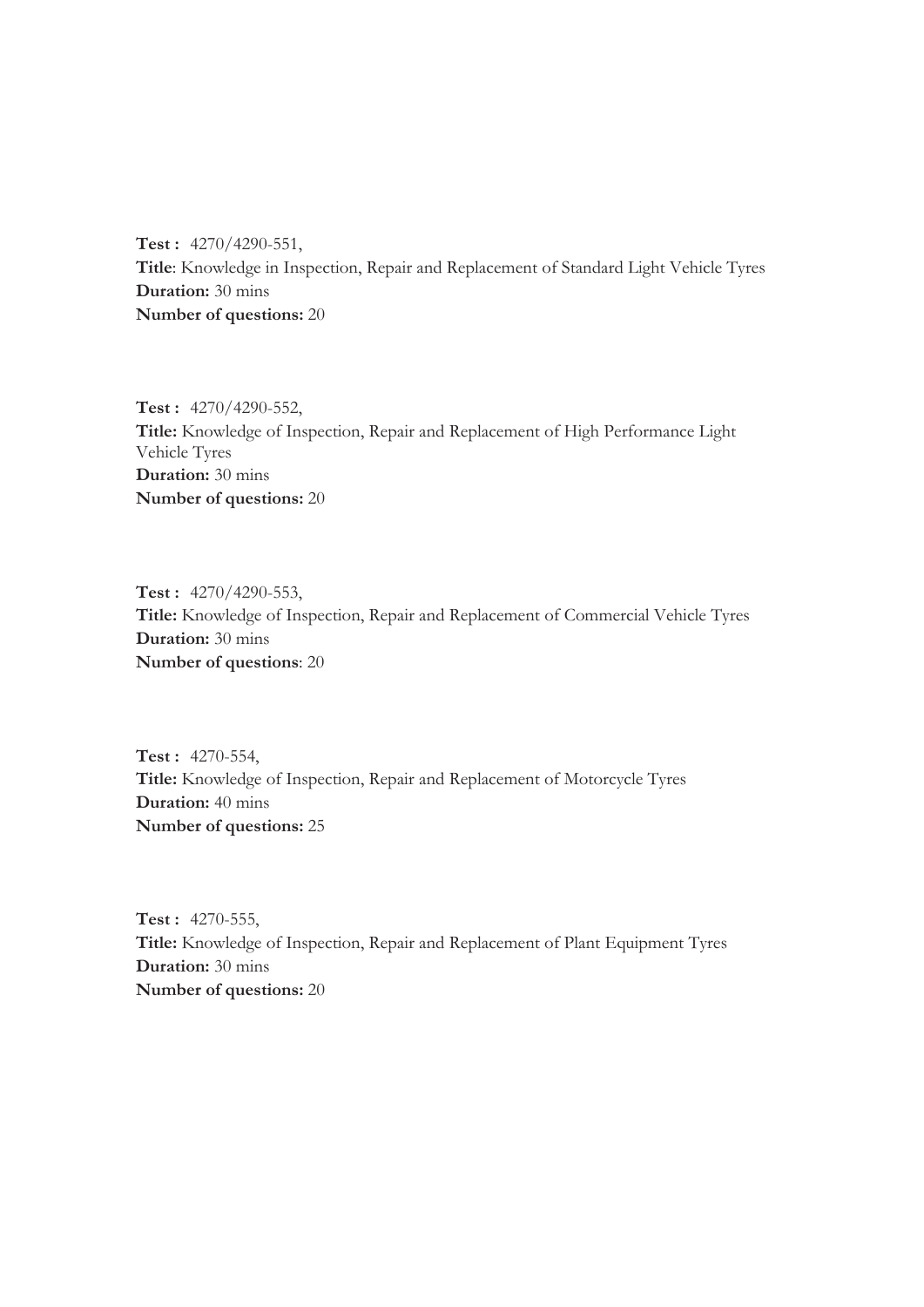**Test :** 4270-556, **Title**: Knowledge of Inspection, Repair and Replacement of Industrial Equipment Tyres **Duration:** 25 mins **Number of questions:** 15

**Test :** 4270-557, **Title**: Knowledge of Light Vehicle Four Wheel Alignment **Duration:** 25 mins **Number of questions:** 15

**Test :** 4270-558, **Title**: Knowledge of inspection and Repair of Light Vehicle Clutches **Duration:** 25 mins **Number of questions:** 15

**Test :** 4270-559, **Title**: Knowledge of Inspection and Replacement of Light Vehicle Exhaust Components **Duration:** 25 mins **Number of questions:** 15

**Test :** 4270-560, **Title**: Knowledge of Inspection, Testing and Replacement of Vehicle Batteries and Related Components **Duration:** 25 mins **Number of questions:** 15